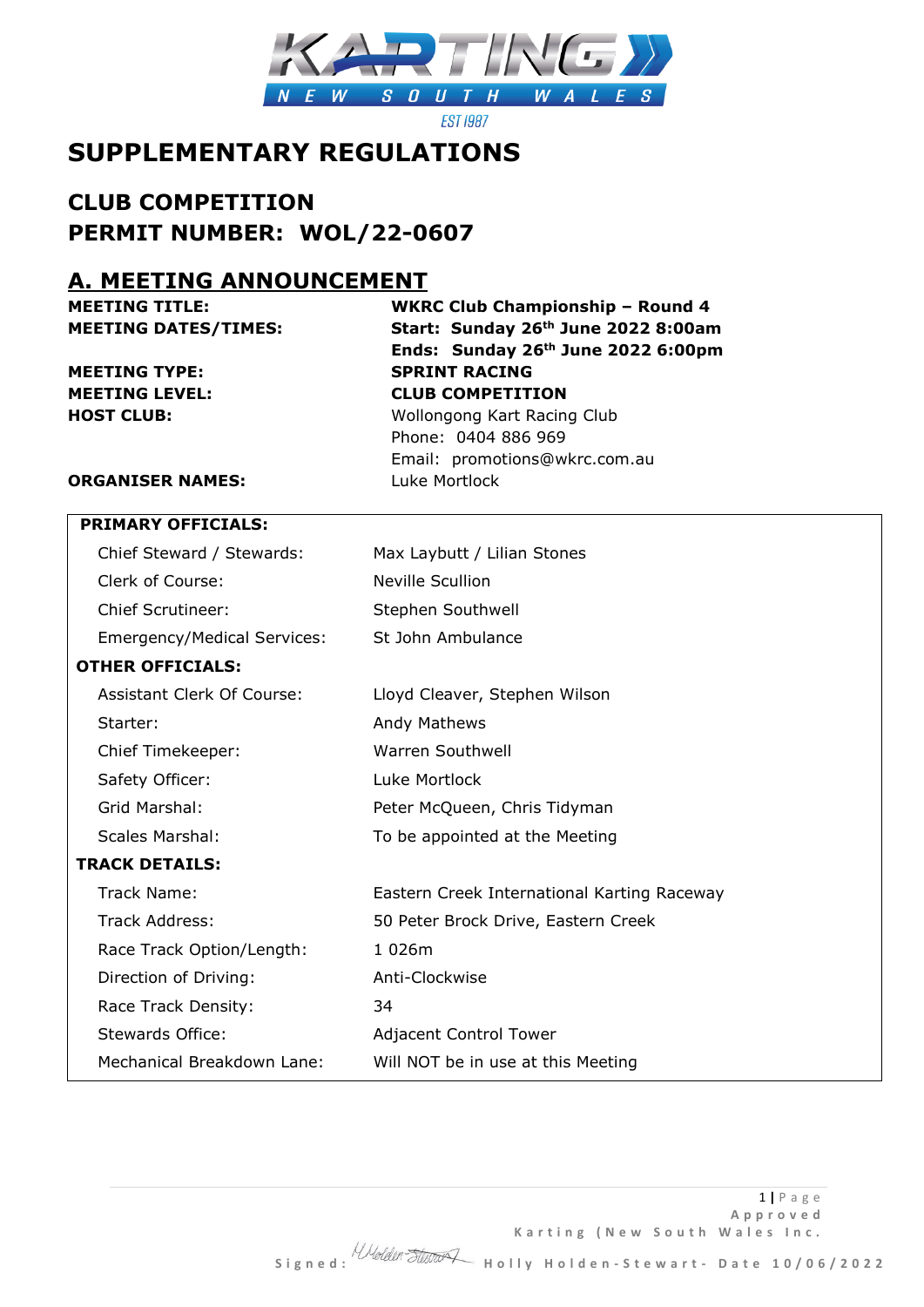

# **B. MEETING ENTRY**

#### **ENTRIES:**

| Entries Open:<br>Entries Close: | Friday 10th of June 2022 2:00pm<br>Thursday 23rd of June 2022 11:59pm |
|---------------------------------|-----------------------------------------------------------------------|
| Late Entries Accepted:          | <b>NO LATE ENTRIES</b>                                                |
| Late Entries Close:             | <b>NO LATE ENTRIES</b>                                                |

#### **COMPETITION CLASSES:**

| <b>Competition Group</b> | <b>Eligible Classes</b> | <b>Weight Divisions</b>              | <b>Starts</b> |
|--------------------------|-------------------------|--------------------------------------|---------------|
| Novice & Rookies         | <b>Novice</b>           | N/A                                  | Rolling       |
|                          | Rookies                 | N/A                                  | Rolling       |
| <b>Juniors</b>           | Junior                  | Light, Heavy                         | Rolling       |
| Junior Performance       | Junior Performance      | N/A                                  | Rolling       |
| <b>Seniors</b>           | Senior Classic S        | Mid                                  | Rolling       |
| Senior Performance       | Senior Performance      | Light, Heavy                         | Rolling       |
|                          | <b>Tag Restricted</b>   | Light, Heavy, Masters, Light Over 40 | Rolling       |
| Open Tag                 | Tag 125                 | Light, Heavy                         | Rolling       |

#### **ENTRY FEE(S):**

The Entry Fee for each Class / Division at this Meeting including GST is as follows: All Classes: \$120

#### **ENTRY PROCEDURE:**

Each Entry for this Meeting may be made using the KNSW MyKarting™ Portal. Payment of the Entry Fee can be made as follows:

Via the Portal - Using your Credit Card: Visa, Mastercard

For credit card payments a processing Fee of \$3.00 will apply.

#### **ENTRY FEE(S) REFUNDS**

The Entry Fee will be refunded in full if an entry is withdrawn prior to close of entries. The Entry Fee will only be refunded in exceptional circumstances if an entry is withdrawn after the close of entries. The Entry Fee will not be refunded for fully subscribed groups if an entry is withdrawn after the close of entries.

#### **MINIMUM ENRTIES:**

The MINIMUM number of entries for each class will be 5 per class. If the minimum entries are not received by close of entries the class may not run.

#### **SCRUTINEERING FORMS:**

Scrutineering forms must be submitted electronically by close of entries.

- **N.B. When submitting scrutineering form competitors must select the host club (Wollongong) from the drop down menu.**
- **"P" Plate entries must still present their kart along with a copy of their scrutineering form which can be printed prior to sending online, for inspection by Scrutineers on race day.**

Karting (New South Wales Inc.

2 **|** P a g e **A p p r o v e d**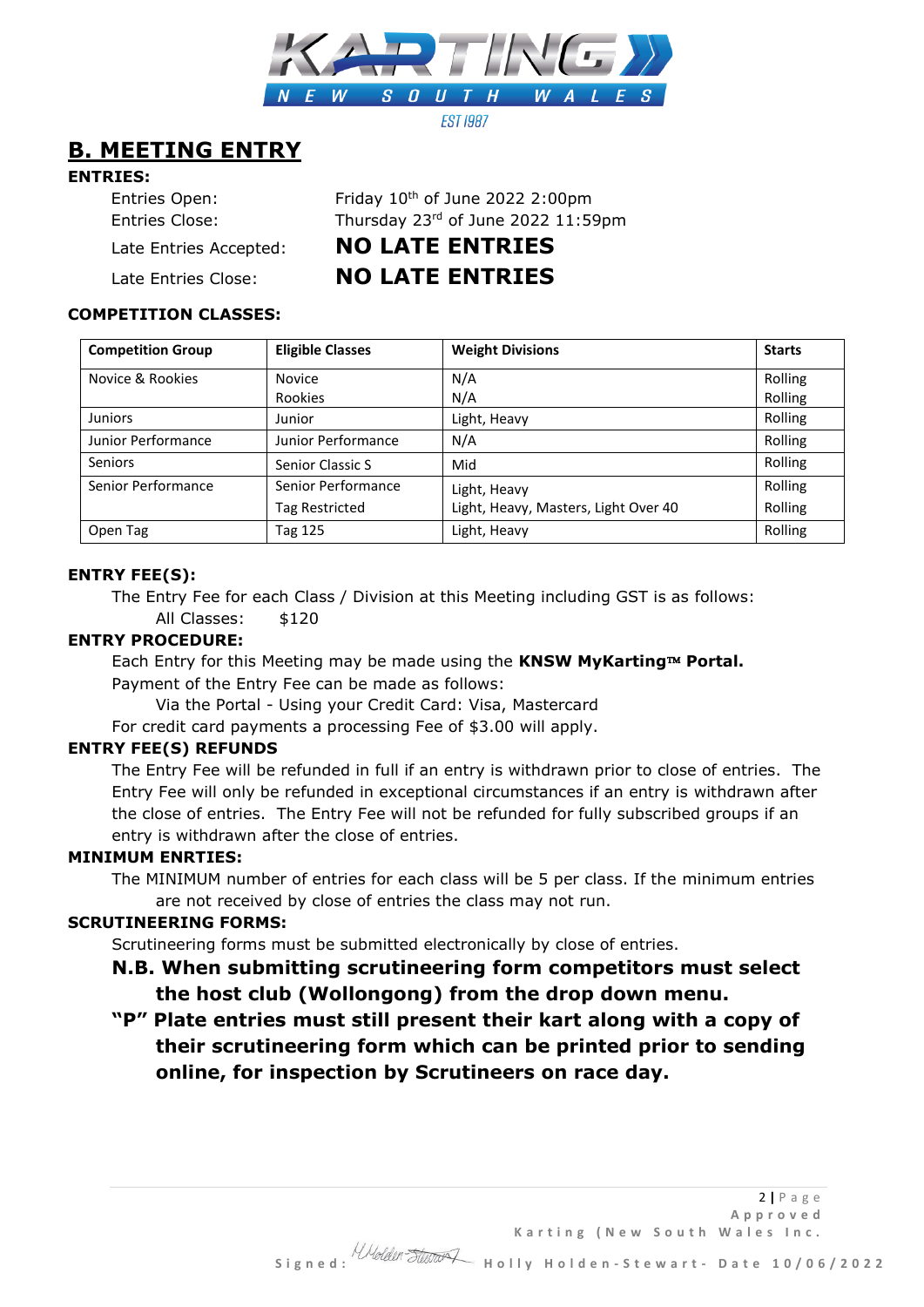

# **C. MEETING FORMAT**

#### **FORMAT OF GROUP/CLASS/DIVISION RACING:**

| Practice | There will be 1 practice session.                 |                                                |
|----------|---------------------------------------------------|------------------------------------------------|
|          | Each practice session will be 5 Minutes duration. |                                                |
| Race     | Laps                                              | <b>Grid Determination</b>                      |
| Heat 1   | 8 Laps                                            | Grid will be Random drawn.                     |
| Heat 2   | 8 Laps                                            | Grid will be reverse of Heat 1.                |
| Heat 3   | 10 Laps                                           | Grid will be lowest points from Heats 1 & 2.   |
| Final    | 12 Laps                                           | Grid will be lowest points from Heats 1, 2 & 3 |

#### **POINTSCORE SYSTEM:**

Finishing Position Points:

 $\boxtimes$  Zero points system (0,2,3,4,5,6,7,8,9,10,11,12,13,14,15,16,17,18,19,20, etc) DNF will receive Field +1 points, DNS will receive Field +2 points, DSQ will receive Field +3 points.

#### **TROPHIES & PRIZES:**

Trophies will be awarded as per finishing order of final.

For Classes with a minimum of 5 entries trophies will be awarded to 1-5 for juniors and 1-3 for seniors.

Competition Groups or Classes with less than 4 entries will be awarded first place only.

# **D. MEETING TIMETABLE**

| DAY / DATE         | TIME               | <b>ACTIVITY / COMMENTS</b>                                             |
|--------------------|--------------------|------------------------------------------------------------------------|
| Thursday 23/6/2022 | 11:59pm            | <b>Entries Close</b>                                                   |
| Sunday 26/6/2022   | 6:00am             | Track Gates open.                                                      |
|                    | 7:00am             | Canteen opens.                                                         |
|                    | 7:00am             | Scrutineering.                                                         |
|                    | 7:45am             | Drivers Briefing - Out-grid area - see Noticeboard.                    |
|                    | 8:00am             | Practice & Racing.                                                     |
|                    | 4:00 <sub>pm</sub> | (Approx.) Racing completed.                                            |
|                    | 4:30 <sub>pm</sub> | (Approx.) Presentation will be at the conclusion of the Final for each |
|                    |                    | class.                                                                 |

# **E. MEETING CONDITIONS**

#### **CONTROL FUEL:**

Control Fuel will NOT be used at this Meeting.

# **F. CLUB/TRACK REQUIREMENTS**

#### **MEDICAL SERVICES:**

Any Medical assistance that is required outside of the operating hours when Karts are not on the Race Track please contact 000. The address to give to the Emergency Services is:

#### **50 Peter Brock Drive, Eastern Creek, NSW 2766**

3 **|** P a g e